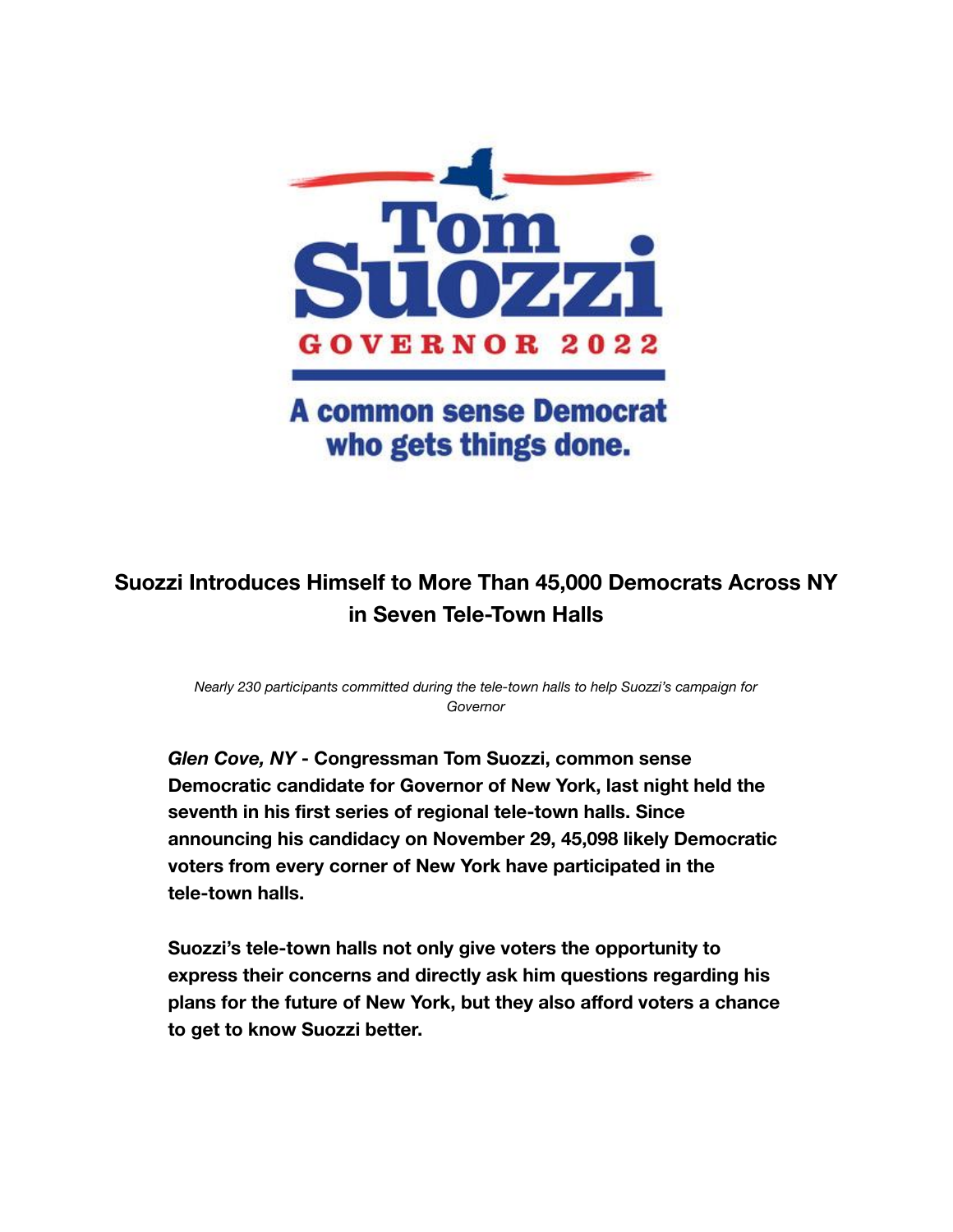**"Speaking directly to voters and listening to their concerns is the most effective way to let New Yorkers know what I am about and what I want to do as their next Governor," said Suozzi. "I am grateful that so many people from every corner of our great state joined my calls, asked questions, let me know what they think about the issues facing our state, and responded in such a positive way to our campaign."**

**As reported in [NY State of Politics](https://spectrumlocalnews.com/nys/central-ny/ny-state-of-politics/2022/01/28/rep--tom-suozzi-seeks-traction-with-tele-townhalls-), the telephone town halls "(have) become something of a rarity in New York politics, especially during a pandemic: retail campaigning."**

**In the regional tele-town halls, Democratic voters were able to participate on the phone or streaming live on Suozzi's campaign website or on his Facebook page. During the tele-town halls Suozzi answered over 100 live questions, ranging from crime, taxes, and the economy to COVID, rent and housing issues. Another 782 voters who weren't able to ask their questions live had the opportunity to leave a message with their question. In the days after the tele-town halls, Suozzi and his staff were able to call and answer the voter's questions. Participants were also encouraged to indicate on the calls if they wanted to help Suozzi in his campaign for governor, which nearly 230 Democrats did.**

**"There is nothing I love more about public service than to hear from the people I serve about the issues that affect their families and communities and what they expect their leaders to do to make their lives better," said Suozzi "Since the beginning of COVID, meeting voters in person has been halted and I am so happy and encouraged that tens of thousands of New Yorkers took time out of their day to get on the phone with me and have conversations about how to make our state the greatest again.**